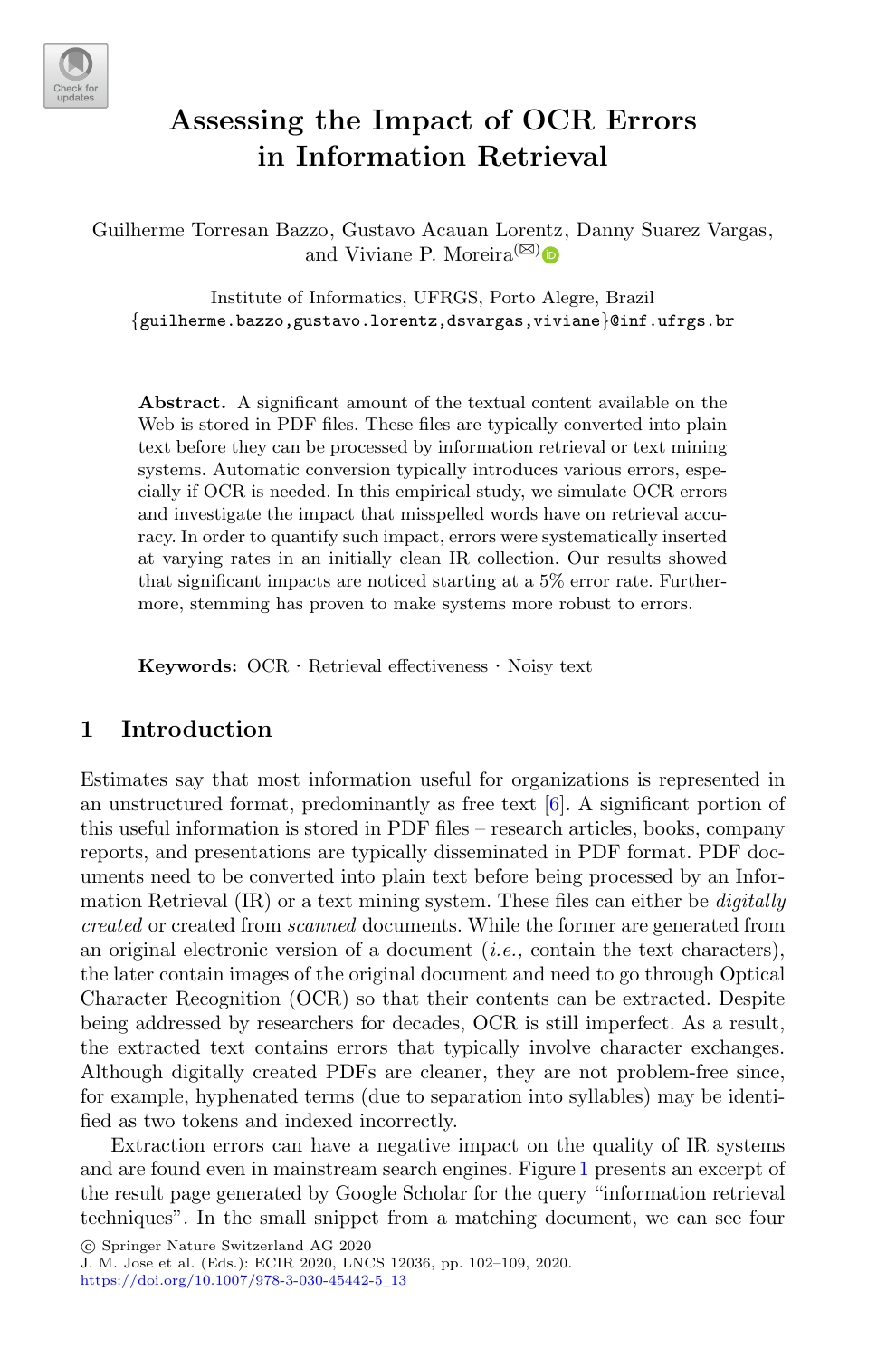errors – three terms were erroneously segmented into two tokens, and two terms were concatenated into one token. The effect is that a query with the correct spelling for *e.g.*, "the barriers encountered in retrieving information" would be unable to retrieve that document. Approaches for treating misspelled queries cannot solve this problem as the issue is in the document, not in the query. Furthermore, there are important differences between the types of errors made by humans while typing and those made by OCR systems [\[9](#page-6-1)].

The fact that this is still an open issue is evidenced by two recent competitions organized in the scope of the International Conference on Document Analysis and Recognition (ICDAR)  $[2,12]$  $[2,12]$  $[2,12]$ . The best performing approaches employ state-of-the-art methods such as character-based Neural Machine Translation and recurrent networks (bidirectional LSTMs) taking BERT models as input. The best results for the error detection task were below 0.7 in terms of F1 in several languages [\[12\]](#page-7-0), showing that there is still a lot of room for improvement.

Our goal is to revisit the problem of retrieving OCR-ed text and quantify the impact that these errors have on the accuracy of IR systems. Ideally, to quantify the impact, one needs an IR test collection with source PDF files, their extracted and corrected versions, a set of queries, and their corresponding relevance judgments. Unfortunately, to the best of our knowledge, such a collection does not exist and creating one would demand significant effort. In line with previous works on this topic [\[3](#page-6-3),[7\]](#page-6-4), our approach was to systematically insert errors in a standard IR collection containing plain text documents, queries, and relevance judgments. Different error rates were tested so that we could gauge their effects. In order to simulate real errors, we collected, assessed, and manually corrected a sample of OCR-ed PDF documents. Statistics drawn from this sample were used to guide the error insertion approach. Our experiments were performed in an IR collection containing documents in Portuguese – a language that makes use of diacritics  $(e,q, \dot{a}, \dot{a}, \ddot{a}, \ddot{a}, \dot{e}, \dot{f}, \dot{c} \text{ etc.})$ . These characters are typically among the ones with more extraction errors. The results showed that error rates starting at 5% can cause a significant impact in many system configurations and that stemming makes systems more robust to coping with errors.



<span id="page-1-0"></span>**Fig. 1.** Example of extraction errors identified in a mainstream search engine.

### **2 Related Work**

Existing work on dealing with OCR-ed texts spans over a long period and focused on approaches for detecting and fixing errors  $[4,5,9,10]$  $[4,5,9,10]$  $[4,5,9,10]$  $[4,5,9,10]$  $[4,5,9,10]$ . Specifically on the topic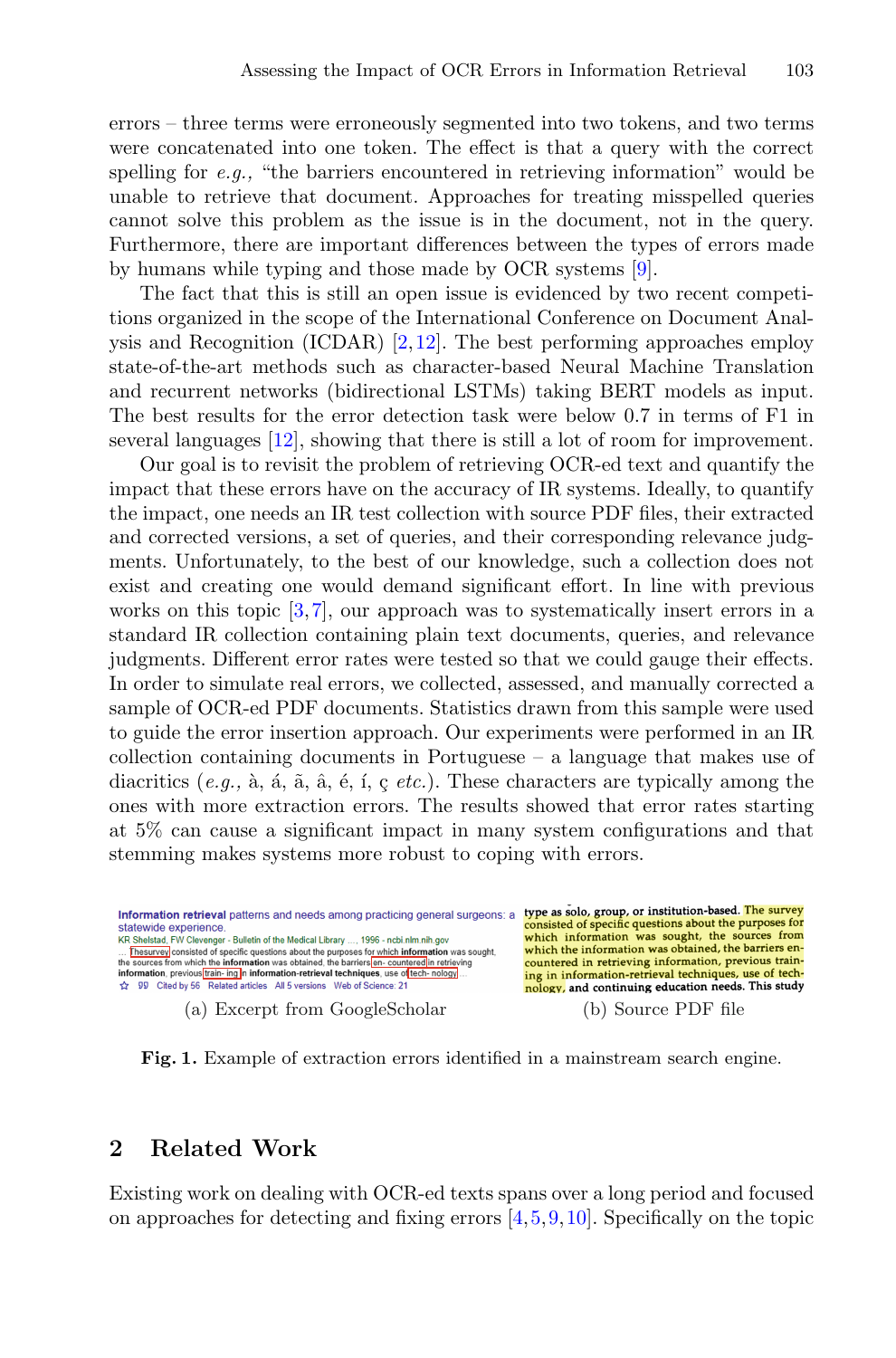of improving the retrieval of OCR text, Beitzel *et al.* [\[1](#page-6-7)] surveyed a number of solutions – most of which date to the late 1990s. TREC ran a confusion track to assess retrieval effectiveness on degraded collections. Their modified test collections had 5 and 20% character error rates. Five teams took part in the challenge. The organizers reported that counter-intuitive results had been found and that "there is still a great deal to be understood about the interaction of the diverse approaches" [\[7](#page-6-4)]. Croft *et al.* [\[3](#page-6-3)] share some similarities with our work. However, rather than injecting errors into a clean text collection, the authors opted to randomly select words to be discarded from the document and, as a consequence, they were not indexed. The limitation of such approach is that it does not account for issues with wrong segmentation (adding or suppressing the space character) or cases in which the error modifies the word into another valid word. The main finding was that performance degradation was more critical for very short documents. In a detailed investigation, Taghva *et al.* [\[13\]](#page-7-2) observed that while the results seem to have insignificant degradation on average, individual queries can be greatly impacted. Furthermore, they report an impressive increase in the number of index terms in the presence of errors and that relevance feedback methods are unable to overcome OCR errors.

This paper differs from existing works in a number of aspects. The configurations we assess include the use of stemming, more recent ranking algorithms, and more levels of degradation. Finally, we experiment with a different test collection in a language that has not been extensively used for IR.

#### <span id="page-2-1"></span>**3 Simulating Errors**

The methodology we propose to insert errors is shown in Fig. [2.](#page-2-0) Our goal is to replicate, as much as possible, the pattern of problems that actually happen in PDF conversions to plain text from both digitally created and scanned documents. In order to achieve that, one needs a sample of aligned pairs of extracted and expected contents (shown as input in Fig. [2\)](#page-2-0). The expected contents need to be manually produced by correcting the extracted text. This is a laborious and time-consuming task. By comparing these *<*extracted, expected*>* pairs at character level, we generate a *character exchange list*.



<span id="page-2-0"></span>**Fig. 2.** Approach for error injection in documents.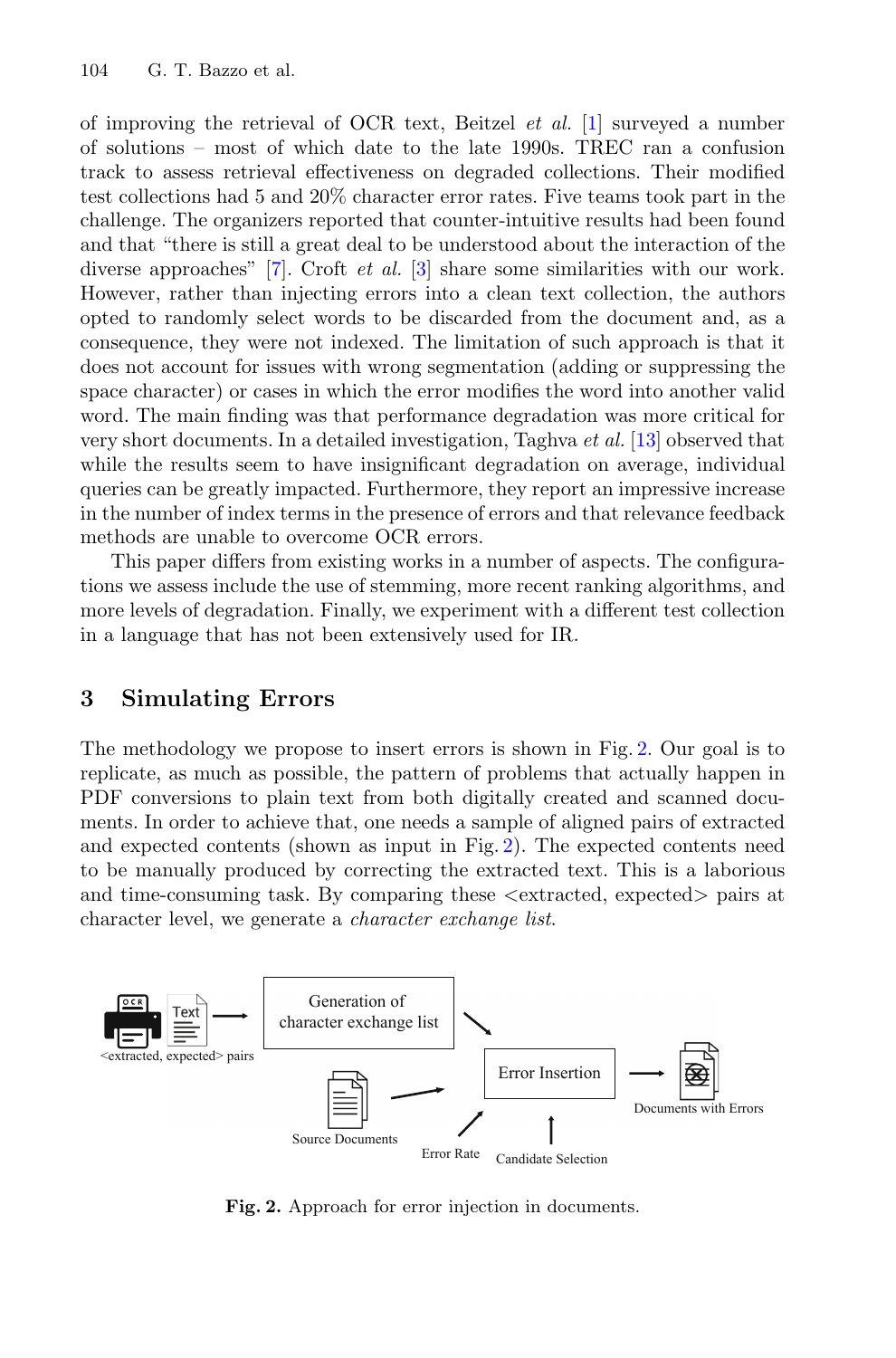To align the *<*extracted, expected*>* pairs, we used the Needleman-Wunsch [\[8\]](#page-6-8) algorithm. This algorithm generates the best (global) alignment of two sequences, with the addition of gaps to account for mismatching characters. We found exchanges of one-to-one  $(e.g.,$  "inserted"  $\rightarrow$  "insorted"), one-to-two  $(e.g.,$ "document"  $\rightarrow$  "docurnent"), or two-to-one (*e.g.*, "light"  $\rightarrow$  "hght") characters. The frequencies of the exchanges were computed and stored in the character exchange list. Then, they are used to bias the error insertion algorithm towards the most frequent exchanges.

By analyzing the pattern of errors found, we came up with a categorization of the types of issues. (*i*) *Exchange of characters*. This is the most common error found (90% of all errors) and it is caused by the low quality of the documents we are processing. Every exchange in our exchange list has assigned to itself the frequency of its appearance, which we use, in conjunction with the tournament selection, to elect one error to a given term. (*ii*) *Separated terms*. This error corresponds to 5% of the cases and it happens when a space character is erroneously inserted in the middle of a term. (*iii*) *Joined terms*. This error, which has a frequency of 4.9%, happens when the space between terms is omitted, resulting in the unexpected concatenation of terms. (*iv*) *Erroneous symbol*. This issue accounts for 0.1% of all errors, usually represents dirt or a printing error at the scanned document.

Issues (*i*) to (*iii*) can potentially affect recall as relevant documents containing terms with these problems will not be retrieved by the query. Issue (*iv*) can also lower precision since the fragment of a term can match a query for which the document is not relevant (*e.g.,* if the term "encounter" found in a document *d* is fragmented into the tokens "en" and "counter", then *d* can erroneously match a query with the term "counter").

Two alternatives for the selection of candidate terms were employed. In the first, any term from any document could be selected. In the second, a more targeted selection was made in which candidate terms were taken only from judged documents (*i.e.,* the documents in the qrels file).

Using the desired error rate, we iterate through every candidate term in the documents. The term is chosen to be modified with a probability equivalent to the given error rate. If the term is selected, then the choice of error is made taking the observed frequency. This was achieved by drawing a random float between 0 and 1 and matching it against the corresponding error frequency. The selection of which exchange to apply was made using tournament selection in ten rounds according to the frequency of the exchange.

### **4 Experimental Evaluation**

This Section describes the experimental evaluation of the error insertion method to assess the impact of OCR errors in IR systems. The resources, tools, and configurations used in our experiments were as follows.

**Data.** To generate the character exchange list, we took a sample of 900 PDF documents containing abstracts from research articles published at the website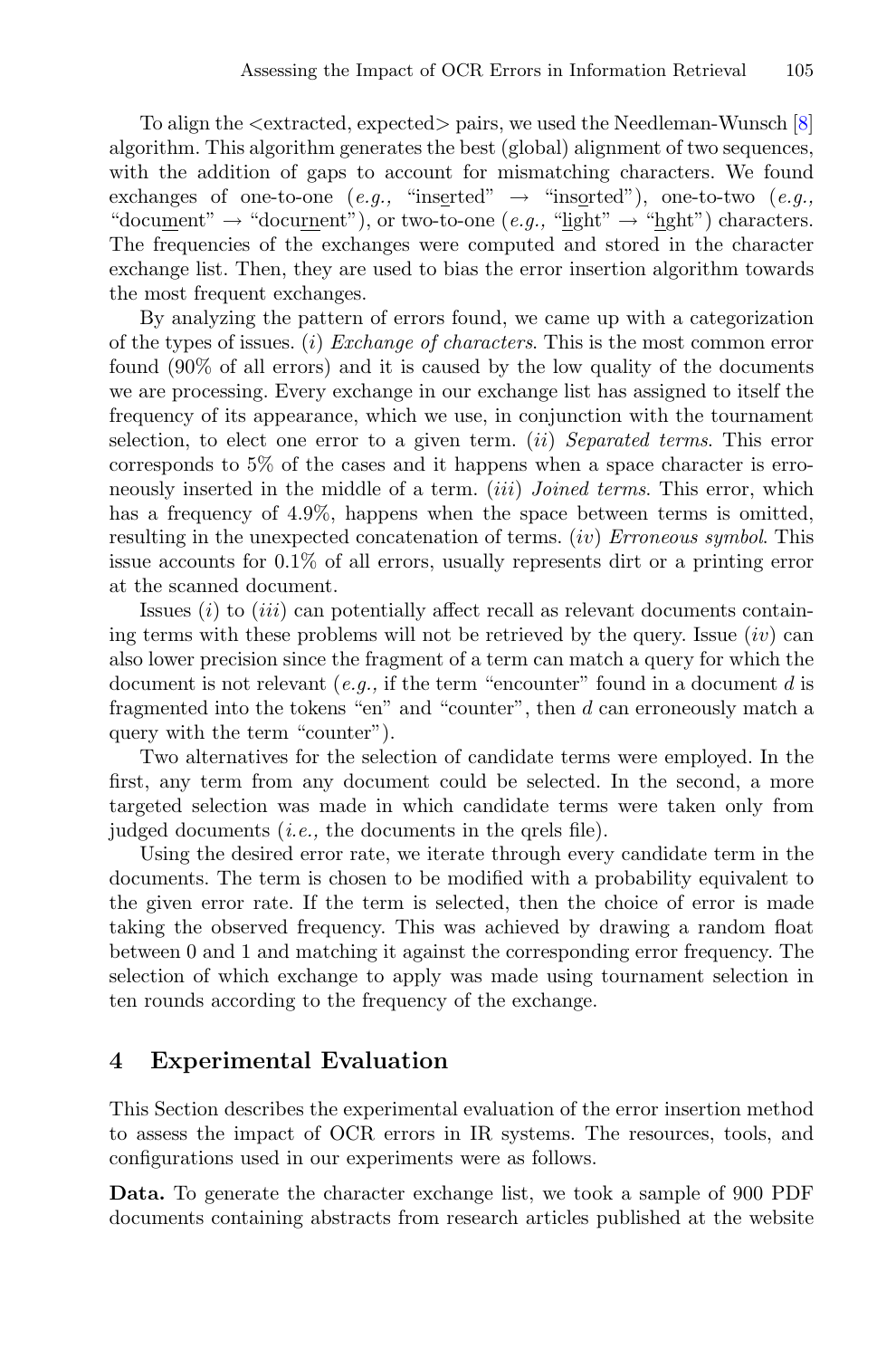of a Brazilian Oil Company<sup>[1](#page-4-0)</sup>. The extracted text was manually checked and the extraction errors were fixed to create the list of *<*extracted, expected*>* pairs. The IR collection used was Folha de S˜ao Paulo, a Brazilian Newspaper. It has 103K documents, 100 queries, and it has been used in important evaluation campaigns such as CLEF [\[11\]](#page-7-3).

<span id="page-4-3"></span>**Table 1.** Number of index terms (in thousands) and the proportional increase in comparison to the baseline.

|                | Setting   Baseline   $1\%$ | $5\%$ | $10\%$                                          | 25% | 50%                                                         |
|----------------|----------------------------|-------|-------------------------------------------------|-----|-------------------------------------------------------------|
| ALL-NS $ 273 $ |                            |       |                                                 |     | 355 (30%) [523 (91%) [659 (141%) [937 (243%) [1,243 (355%)] |
| ALL_ST $ 203 $ |                            |       |                                                 |     | 253 (24%) 352 (73%) 434 (113%) 605 (197%) 801 (293%)        |
| JD_NS          | $\sqrt{273}$               |       | 342 (25%)   473 (73%)   574 (110%)   770 (182%) |     | 983 (260\%)                                                 |
| $JD\_ST$       | 203                        |       | $245 (20\%)$ 324 (59%) 386 (90%) 514 (153%)     |     | 660 (224\%)                                                 |

**Tools.** The OCR software used was Abbyy Finereader  $14^2$  $14^2$ . The choice was made after its good result compared to a number of other alternatives including Tesseract, a9t9, Omnipage, and Wondershare. The IR System was Apache Solr[3](#page-4-2).

**Experimental Procedure.** In our experimental procedure, we varied the following parameters. The *Ranking function*, taking three possibilities: Cosine (COS) using TF-IDF weighting, BM25, and Divergence from Randomness (DFR). The *use of stemming*: applying a light stemmer (ST) and no stemming (NS). The *error rates* were 1%, 5%, 10%, 25%, and 50%. Baseline runs using the original documents were also created. The *candidate terms* for error insertion were either any term from any document (ALL) or any term from the judged documents (JD). These variations amounted to a total of 72 experimental runs, which were evaluated using standard IR metrics. Statistical significance was measured using T-tests. Queries were made by simply taking the title field from the topics. The goal was to simulate real queries that are typically short.

Table [1](#page-4-3) shows the number of index terms for the combination of error rates, use of stemming, and candidate terms. As expected, the number of index entries grows remarkably with the error rates, reaching more than a four-fold increase for unstemmed runs with a 50% error rate.

The results for all experimental runs are in Table [2.](#page-5-0) The runs in which the mean average precision (MAP) decrease was found to be statistically significant (in relation to the baseline) at a 99% confidence interval are in a darker shade and the ones with a 95% significance are in a lighter shade.

The best ranking function in terms of absolute MAP values was DFR, followed by BM25. However, there were no differences on their robustness in

<span id="page-4-0"></span> $^{\rm 1}$ [http://publicacoes.petrobras.com.br/.](http://publicacoes.petrobras.com.br/)

<span id="page-4-1"></span> $2 \text{ https://www.abbyy.com/}.$ 

<span id="page-4-2"></span><sup>3</sup> [https://lucene.apache.org/solr/.](https://lucene.apache.org/solr/)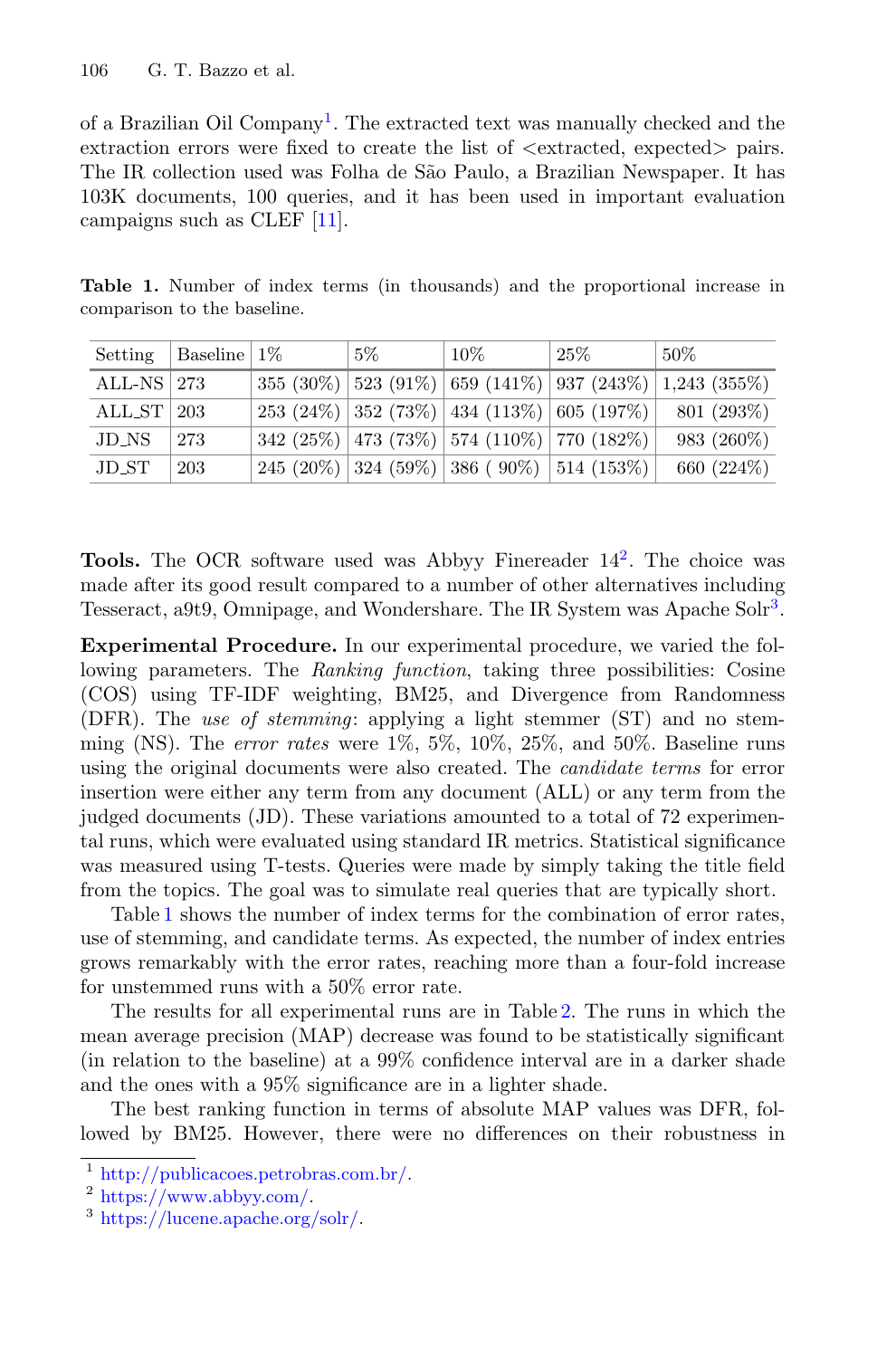| Setting              | Baseline | $1\%$           | $5\%$                                              | $10\%$                                       | 25%                             | 50%                                 |
|----------------------|----------|-----------------|----------------------------------------------------|----------------------------------------------|---------------------------------|-------------------------------------|
| ALL-BM25-NS          | 0.251    | $0.249(-0.8\%)$ | $\left  0.243 \ (-3.2\%) \right  0.232 \ (-7.7\%)$ |                                              |                                 | $0.211 (-16.2\%)   0.156 (-38.1\%)$ |
| ALL-BM25-ST          | 0.294    |                 | $0.291 (-0.8\%)$ 0.288 (-1.9%) 0.281 (-4.4%)       |                                              |                                 | $0.263$ (-10.4\%) 0.223 (-23.9\%)   |
| ALL-COS-NS           | 0.242    | $0.243(0.2\%)$  | $0.239(-1.3\%)$ 0.218 (-9.8%)                      |                                              | $0.202$ (-16.5%) 0.166 (-31.6%) |                                     |
| ALL-COS-ST           | 0.275    |                 | $0.273$ (-0.9%) 0.266 (-3.6%) 0.256 (-7.1%)        |                                              | $0.251(-8.8\%)$                 | $(0.223(-19.0\%)$                   |
| ALL-DFR-NS           | 0.263    |                 | $0.262$ (-0.2%) 0.258 (-1.8%) 0.240 (-8.8%)        |                                              |                                 | $0.222 (-15.6\%)   0.180 (-31.5\%)$ |
| ALL-DFR-ST           | 0.307    |                 | $0.304$ (-1.1\%) 0.306 (-0.4\%) 0.295 (-4.2\%)     |                                              | $0.276$ (-10.1%) 0.250 (-18.7%) |                                     |
| $JD$ - $BM25$ - $NS$ | 0.251    |                 | $0.248$ (-1.4%) $0.243$ (-3.4%) 0.232 (-7.6%)      |                                              | $0.226$ (-10.2%) 0.169 (-32.9%) |                                     |
| JD-BM25-ST           | 0.294    |                 | $0.290$ (-1.2%) $0.284$ (-3.4%) 0.280 (-4.6%)      |                                              |                                 | $0.261$ (-11.2%) 0.229 (-21.9%)     |
| JD-COS-NS            | 0.242    |                 |                                                    | $0.240$ (-0.6%) 0.237 (-2.0%) 0.218 (-10.0%) |                                 | $0.200$ (-17.3%) 0.152 (-37.1%)     |
| JD-COS-ST            | 0.275    | $0.277(0.7\%)$  | $0.271(-1.7\%)$ 0.263 (-4.5%)                      |                                              | $0.247$ (-10.4%) 0.209 (-24.2%) |                                     |
| JD-DFR-NS            | 0.263    | $0.263(0.0\%)$  |                                                    | $0.252$ (-4.2%) 0.239 (-9.2%)                |                                 | $0.221 (-16.2\%)   0.163 (-38.2\%)$ |
| JD-DFR-ST            | 0.307    | $0.306(-0.4\%)$ | $(0.300 (-2.3\%) (0.294 (-4.3\%)$                  |                                              | $0.281 (-8.6\%)$                | $0.236(-23.2\%)$                    |

<span id="page-5-0"></span>**Table 2.** MAP Results for all configurations. The numbers in brackets indicate the proportional change.

the presence of OCR errors as their pattern of MAP decrease was the same. Strangely, in two runs in which the cosine was used, the insertion of errors at a 1% rate improved the performance (ALL-COS-NS and JD-COS-ST). This can be explained by the fact that errors are inserted both relevant and non-relevant documents. In these cases, the errors were introduced in non-relevant documents which made relevant documents be ranked higher.

The use of stemming consistently improved the results  $- i.e.,$  all runs in which stemming was used had higher scores than their unstemmed counterparts. Stemming has made the runs more robust to the OCR errors. This can be seen comparing the loss in MAP of the runs with and without stemming. Nearly all runs in which stemming was used had smaller losses than their counterparts. Furthermore, the aid of stemming is more noticeable in the runs with higher error rates. The benefit of stemming can be explained by the fact that the OCR error can be in the suffix that is removed. Looking at the correlation between the number of index terms (Table [2\)](#page-5-0) and MAP, we find a strong negative correlation of 0.86. When the correlation is measured for stemmed and unstemmed runs separately, the negative correlations are 0.81 and 0.90, respectively. This gives further support to the benefits of stemming.

Looking at our sample of aligned extracted and expected texts (assembled from real documents) we observed an error rate of 1.5%. Considering this rate and the results in Table [2,](#page-5-0) one can conclude that the errors do not have a severe impact on IR as significant impacts are observed starting at 5%. At a 10% rate, all runs are significantly affected. Recall that this small error rate was found using the software which provided the best results on relatively recent documents. Some studies that provide statistics of the proportion of errors found in OCR-ed documents report finding error rates of around 20% in historical documents [\[4](#page-6-5)[,5](#page-6-6),[14\]](#page-7-4). At that error rate, the degradation is considered statistically significant.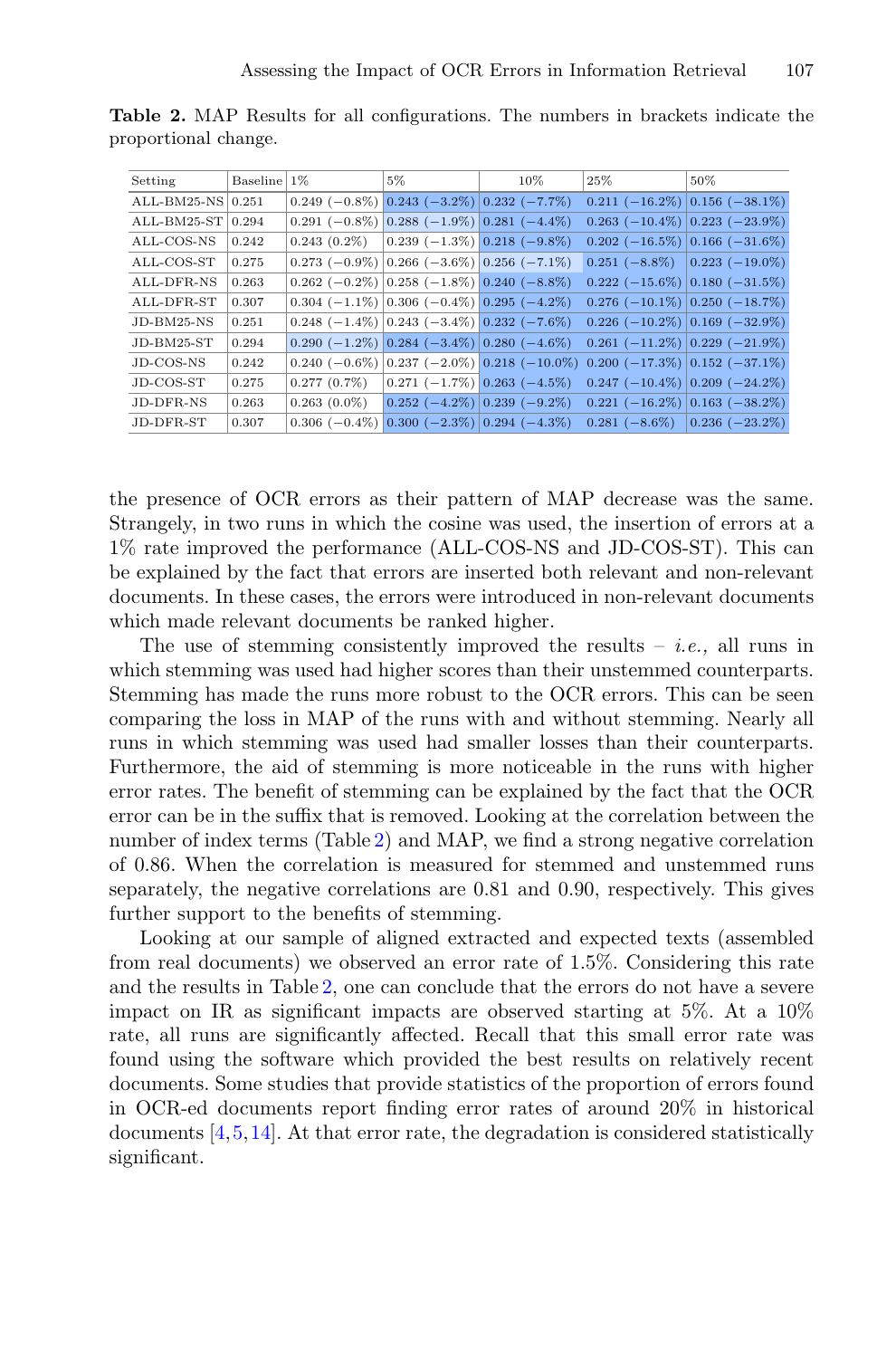Comparing the two choices of candidate terms for error insertion we find close scores. This means that the error injection targeting the judged documents did not have an influence on the results.

## **5 Conclusion**

Despite having been investigated for decades, the issues associated with retrieving noisy text still remain unsolved in many IR systems. In this paper, we revisit this topic by assessing the impact that different error rates have on retrieval performance. We tested different setups, including ranking algorithms and the use of stemming. Our findings suggest that statistically significant degradation starts at a word error rate of 5% and that stemming is able to make systems more resilient to these errors. As future work, it would be useful to assess which type of error identified in (Sect. [3\)](#page-2-1) has the greatest impact in retrieval quality.

**Acknowledgments.** This work was partially supported by Petrobras, CNPq/Brazil, and by CAPES Finance Code 001.

# **References**

- <span id="page-6-7"></span>1. Beitzel, S.M., Jensen, E.C., Grossman, D.A.: A survey of retrieval strategies for OCR text collections. In: Proceedings of the Symposium on Document Image Understanding Technologies (2003)
- <span id="page-6-2"></span>2. Chiron, G., Doucet, A., Coustaty, M., Moreux, J.: ICDAR 2017 competition on post-OCR text correction. In: International Conference on Document Analysis and Recognition (ICDAR), vol. 01, pp. 1423–1428 (2017)
- <span id="page-6-3"></span>3. Croft, W.B., Harding, S., Taghva, K., Borsack, J.: An evaluation of information retrieval accuracy with simulated OCR output. In: Symposium of Document Analysis and Information Retrieval (1994)
- <span id="page-6-5"></span>4. Droettboom, M.: Correcting broken characters in the recognition of historical printed documents. In: Proceedings 2003 Joint Conference on Digital Libraries, pp. 364–366, May 2003
- <span id="page-6-6"></span>5. Evershed, J., Fitch, K.: Correcting noisy OCR: context beats confusion. In: Proceedings of the First International Conference on Digital Access to Textual Cultural Heritage (DATeCH 2014), pp. 45–51 (2014)
- <span id="page-6-0"></span>6. Grimes, S.: Unstructured data and the 80 percent rule, p. 10. Carabridge Bridgepoints (2008)
- <span id="page-6-4"></span>7. Kantor, P.B., Voorhees, E.M.: The TREC-5 confusion track: comparing retrieval methods for scanned text. Inf. Retrieval **2**(2), 165–176 (2000). [https://doi.org/10.](https://doi.org/10.1023/A:1009902609570) [1023/A:1009902609570](https://doi.org/10.1023/A:1009902609570)
- <span id="page-6-8"></span>8. Needleman, S., Wunsch, C.: A general method applicable to the search for similarities in the amino acid sequence of two proteins. J. Mol. Biol. **48**, 443–453 (1970)
- <span id="page-6-1"></span>9. Nguyen, T., Jatowt, A., Coustaty, M., Nguyen, N., Doucet, A.: Deep statistical analysis of OCR errors for effective post-OCR processing. In: ACM/IEEE Joint Conference on Digital Libraries (JCDL), pp. 29–38, June 2019